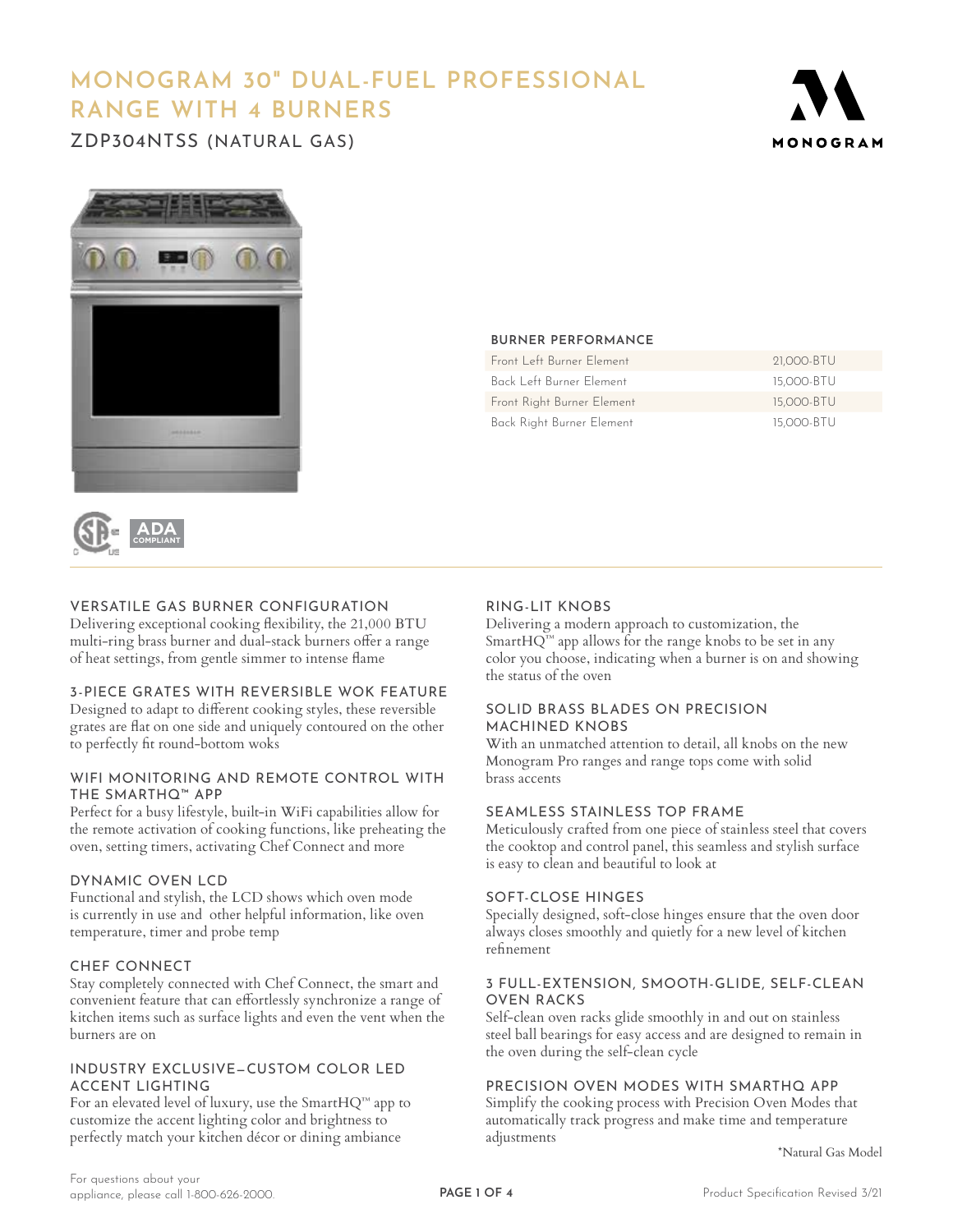



#### **OVERALL DIMENSIONS**



## **SPECIFICATIONS**

| Overall Width   | 29 7/8" (75.8 cm)                  |
|-----------------|------------------------------------|
| Overall Height  | 35 1/4" (89.5 cm)                  |
| Overall Depth   | 28 1/4" (71.8 cm)                  |
| Door Clearance  | 48 1/4" (122.5 cm)                 |
| Cutout Width    | $30''$ (76.2 cm)                   |
| Cutout Height   | 35 1/4" - 36 3/4" (89.5 - 93.3 cm) |
| Shipping Weight | 391 lbs (177.3 kg)                 |

#### **ATTENTION ELECTRICIAN:**

Electrical requirements: Ranges must be supplied with 208/240V, 60Hz, and connected to an individual, properly grounded branch circuit protected by a circuit breaker or time-delay fuse. Install a 30-amp circuit for 30" ranges. See installation instructions for further details.





Dimensions in parentheses are in centimeters unless otherwise noted. Actual product dimensions may vary due to manufacturing tolerances.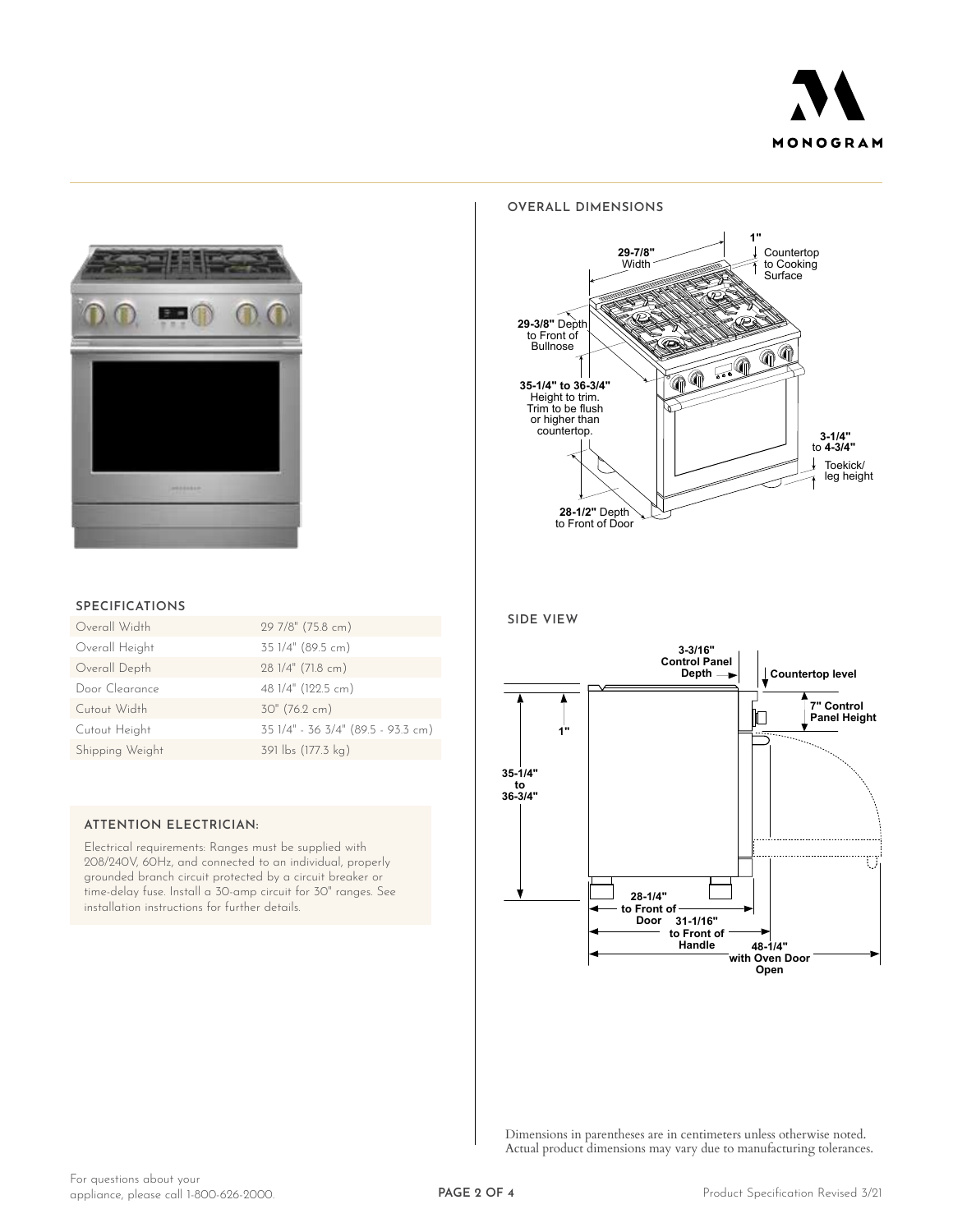

#### **DIMENSIONS AND INSTALLATION INFORMATION (IN INCHES)**



Working areas adjacent to the rangetop should have 18" minimum clearance between countertop and the bottom of the wall cabinet.

\*\*As defined in the National Fuel Gas Code (ANSI Z223.1/CSA B149.1, Current Edition). Clearances from non-combustible materials are not part of the ANSI Z21.1/CSA 1.1 scope and are not certified by CSA. Clearances less than 12" must be approved by local codes and/or the authority having jurisdiction.

#### **HELPFUL TIPS**

All Dual-Fuel Professional Ranges are factory set for natural gas.

#### **NOTE**

A propane conversion kit is included with the range. High Altitude kit for operation above 6,000 feet (for Natural and LP gas models), is available at an additional cost. The conversion must be performed by a qualified gas installer at additional cost.

HA NG Service Kit: WB28X39726

HA LP Service Kit: WB28X39727

#### **INSTALLATION INFORMATION**

Before installing, consult installation instructions packed with product or online at Monogram.com for current dimensional data. A 30" or 36" wide professional vent

hood is recommended for installation over this range. Install the hood 30" to 36" above the cooking surface.

#### **ADVANCE PLANNING**

Refer to dimensional drawings for appropriate placement and necessary clearances when planning the installation.

- Working areas adjacent to the range should have 18" minimum clearance between countertop and cabinet bottom.
- Clearance between range and side wall or combustible material must be at least 12" on each side.
- Installation must conform with local codes. In the absence of local codes, the range must comply with the National Fuel Gas Code, ANSI Z223.1-990.

# **WARNING**

Installations without a hood require 48" minimum to combustibles. A custom hood installation with exposed horizontal combustible surfaces must have an Auto-On feature. Refer to hood installation instructions for specific hood clearances.

The surface of the entire back wall above the range and below the hood must be covered with a non-combustible material such as metal, ceramic tile, brick, marble or other stone.